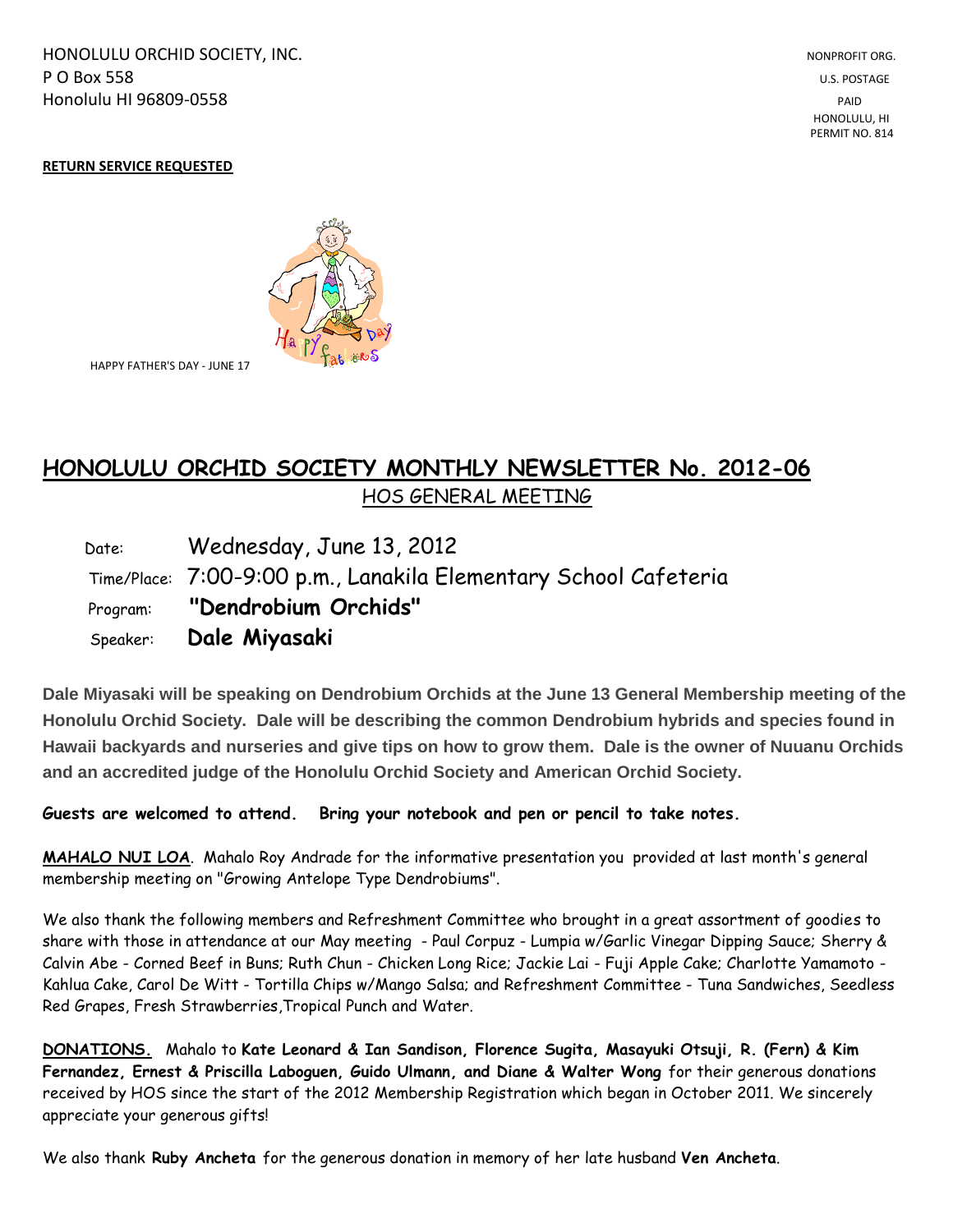**FIELD TRIP**. A field trip to Puanani Orchids and H&R Nurseries in Waimanalo on Saturday, May 26, 2012 was very successful. The trip was announced at last month's general meeting as a joint venture with Aiea Orchid Club members and invited anyone interested to attend. Those in attendance enjoyed their trip and went home happy with their purchases. Visit our website www.honoluluorchidsociety.org to view pictures of the field trip.

## **May 2012 Culture Awards:**

1st Place – Renanthera storiei, Owner - Calvin & Sherry Abe 2nd Place – Phaphiopedilum Screaming Eagle; Owner -Wilbur Chang 3rd Place - Tolumnia Pretty-N-Pink; Owner – Larry Cadiz Congratulations to all!

## **BEREAVEMENTS**

Our deepest sympathy to the family of **Ven Ancheta** who passed in March 2012. He was a Life Member and will be missed by all who knew him in the orchid world.

We also express our deepest sympathy to the family of **Wilbur Chang** who's passing on May 17, 2012 shocked the orchid community. Wilbur was a fixture at all of our meetings where everyone checked out the plants he was willing to sell. He was a Life Member and Master Judge of the Honolulu Orchid Society, and a mentor to many of the younger orchid growers. We bid aloha to this wonderful, quiet giant who leaves a void in our lives.

**MANOA ORCHID SOCIETY's ANNUAL SHOW AND PLANT SALE** was held May 5 and May 6 in Manoa at Noelani Elementary School. Honolulu Orchid Society was honored with an award of Best Display (\$100).

We thank Ben Sills, Williette Wong, Carol De Witt, Vivian McCoy, Mel Waki, Calvin & Sherry Abe, and Inez Brunson, for helping to set up and breakdown our display and Ruth Chun, Ikaika Peltier, Mei Lin Wong-Gary, Diane Wong, Charlotte Yamamoto who also helped with the breakdown. We also thank Williette Wong, Inez Brunson, Calvin & Sherry Abe, Pam Waki, Ken & Aileen Ching, Bill & Hilda Takamatsu, Dave Bealer, Clem Roldan, Orchids N Paradise, Carol De Witt, Diane Wong, Charlotte Yamamoto, Charles Sato, Walter CK Wong, Norma Oshiro and Vivian McCoy for sharing your blooming orchid plants and greeneries in the display. Trophies were presented to the following in our display:

| Best Other Color Cattleya in Show                                      |
|------------------------------------------------------------------------|
| Plant - Blc Dinard 'Blue Heaven', Owner: Kodama Orchids                |
| Best White Dendrobium in Show                                          |
| Plant - Den. Thomas Warne 'Andrew Abe', Owner: Calvin & Sherry Abe     |
| Best of Lavender Dendrobium in Show                                    |
| Plant - Den Neifert's Star, Owner: Roy Andrade                         |
| Best of Other Color Dendrobium in Show                                 |
| Plant - Den Burana Emerald 'Aria', Owner: Roy Andrade                  |
| Best of Vandaceous in Show                                             |
| Plant - Ren Kalsom 'Red Dragon' Owner: Pam Waki                        |
| Best Flowering Specimen in Show                                        |
| Plant - Odcdm. Catatante 'Pacific Sun Spot', Owner: Ken & Aileen Ching |

 Plant - Paph Bouilly Port CR HOS 79.3 pts, Owner - Larry Kamiya, Windward Orchid Society Plant - Paph Praying Isabel CR HOS 79.5 pts, Owner - Larry Kamiya, Windward Orchid Society Plant - Ocd Festiva x Rdcm Blushing Angel CR HOS 77.3 pts, Owner - Pam Waki, Manoa Orchid Society